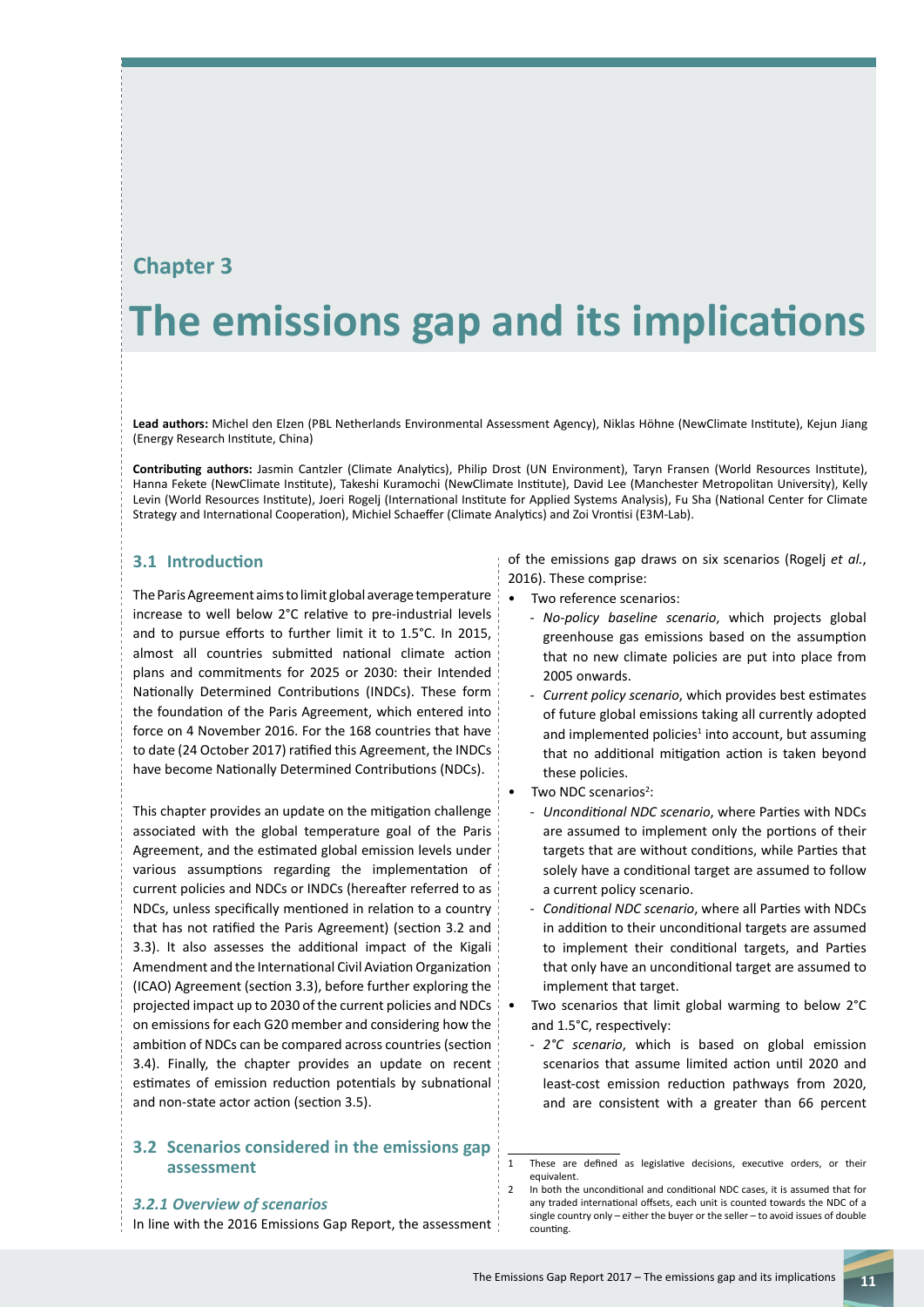above pre-industrial levels.

1.5°C scenario, which is based on global emission scenarios that assume limited action until 2020 and least-cost emission reduction pathways from 2020, and are consistent with a 50-66 percent chance of limiting global warming in 2100 to below 1.5°C above pre-industrial levels.

The assessment draws on multiple individual scenarios from the published literature. Each scenario is global in scope, reflecting possible actions by all countries (for further details, see Appendix A, available online). It should be noted that the two NDC scenarios assume full implementation of the conditional and unconditional NDCs for all countries, including the United States of America, as the NDC of the United States of America has not yet been officially repealed. Section 3.3 discusses the impact of a possible withdrawal of the United States of America from the Paris Agreement.

In line with the 2016 Emissions Gap Report (UNEP, 2016) and as indicated above, the 2017 assessment mainly draws on 1.5°C scenarios that assume least-cost pathways starting

chance of limiting global warming in 2100 to below 2°C from 2020 and return global warming to below 1.5°C in 2100 with a lower (50–66 percent) probability than for the 2°C scenarios (greater than 66 percent probability) (see box 3.1 for additional information about these scenarios). New studies are emerging that provide leastcost pathways from 2020 consistent with a greater than 66 percent chance of limiting global warming in 2100 to below 1.5°C. The preliminary findings of these new studies and their implications for the 2030 global emission levels are summarized in section 3.2.3. More studies are under way and will be fully integrated into the gap assessment next year, as current estimates may still change during the review process of the studies. Box 3.1 provides a discussion of the extent to which the 1.5°C and 2°C least-cost pathways are informed by the growing damages that increasingly are being attributed to early impacts of climate change.

> Table 3.1 provides an overview of the projected global emission estimates under the six scenarios considered for the assessment in this report, showing the median global emission levels for 2025 and 2030 — the years countries use in their NDCs.

# **Box 3.1 How are recent extreme events reflected in the 1.5°C and 2°C pathways used in the Emissions Gap Report?**

With drought in Africa, floods in South Asia and repeated hurricanes in the Caribbean, 2017 will probably prove to have been a record year for the human, social and economic cost of extreme weather events. Although it would be a mistake to attribute all extreme weather events to the impact of climate change, there is growing evidence that climate change may be contributing to the their increasing frequency and severity.

It would be logical to think that the damage caused by climate change should affect the least-cost pathways that are at the core of the analysis in this report: the earlier and more severe the damage, the stronger the case for early action to reduce emissions.

Some models, such as the Dynamic Integrated Climate-Economy (DICE) model, do indeed incorporate damage functions (Nordhaus, 2017). These are a subset of Integrated Assessment Models that combine physical and economic elements and are termed 'cost-benefit Integrated Assessment Models'. These cost-benefit studies monetize the impacts of climate change and then balance the economic implications of mitigation and climate damages to identify the optimal trajectory of emissions reductions that will maximize total welfare (see box 6.1 in Clarke et al., 2014). However, since by design such scenarios do not achieve a specific climate goal, they are less directly useful as a benchmark to assess pathways towards achieving the long-term temperature goal set in Paris.

For this reason, the Emissions Gap Report makes use of a different class of Integrated Assessment Models, termed 'costeffectiveness' models (see Weyant (2017) for a discussion of all types of Integrated Assessment Models). These models distribute the emission reductions across regions, sectors and gases in such a way that the global discounted reduction costs are minimized over time, and the climate target is achieved ( Rogelj et al., 2016; Clarke et al., 2014). In practice, the Emissions Gap Report selects pathways that aim to limit global mean temperature increase to either 1.5°C or 2°C relative to pre-industrial levels, with varying levels of probability. This means that, unless decision makers decide to make the global climate target even more ambitious, the benchmark pathways used in the Emissions Gap Report will not change in response to the impact of extreme weather events.

It does not follow that decision makers can ignore the impact of extreme weather. The events of 2017 reinforce the case for early and sustained action to reduce emissions.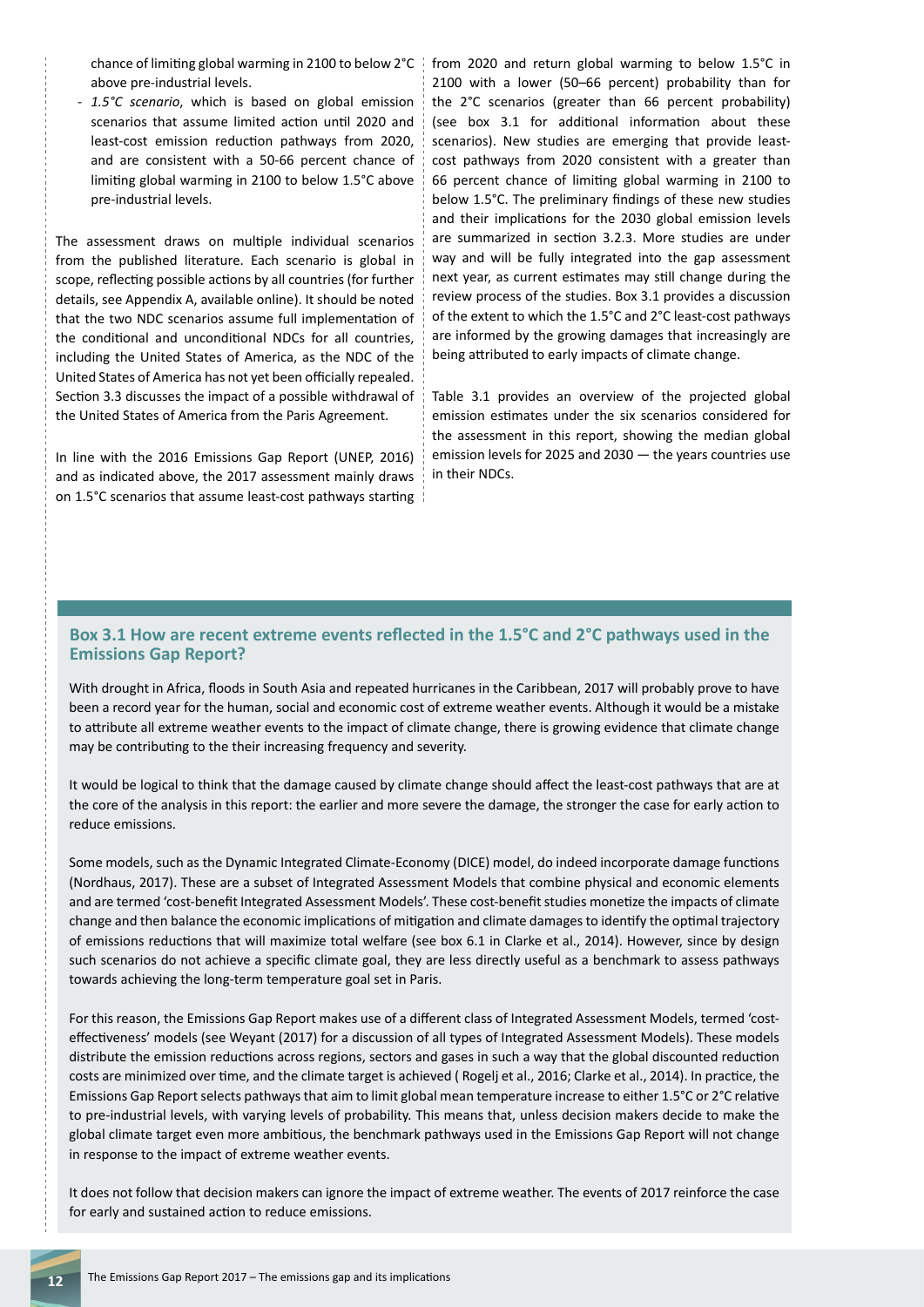Table 3.1: Global total greenhouse gas emissions in 2025 and 2030 under different scenarios (median and 10<sup>th</sup> to 90<sup>th</sup> percentile range).

| Emissions estimates (GtCO <sub>,</sub> e/year) (rounded to the nearest gigatonne) |                                |                                |                            |
|-----------------------------------------------------------------------------------|--------------------------------|--------------------------------|----------------------------|
| <b>Scenario</b>                                                                   | Global total emissions in 2025 | Global total emissions in 2030 | Number of scenarios in set |
| No-policy baseline                                                                | $61.0(56.7 - 64.3)$            | 64.7 (59.5–69.5)               | 179                        |
| <b>Current policy trajectory</b>                                                  | 55.4 (53.5 - 56.8)             | 58.9 (57.6-60.7)               | 4                          |
| <b>Unconditional NDCs</b>                                                         | 53.8 (50.6-55.3)               | 55.2 (51.9 - 56.2)             | 10                         |
| <b>Conditional NDCsa</b>                                                          | 52.2 (49.3-54.0)               | 52.8 (49.5 - 54.2)             | $10(6+4)$                  |
| 2°C pathways (more than 66% chance 2°C,<br>least-cost from 2020) <sup>b</sup>     | 47.7 (46.2-50.2)               | 41.8 (30.6-43.5)               | 10                         |
| 1.5°C pathways<br>(50- 66% chance 1.5°C, least-cost from<br>$2020$ <sup>c</sup>   | 44.5 $(43.1 - 45.5)^d$         | 36.5 $(32-37.7)^{d,e}$         | 6                          |

Note:

Ranges are computed as described in Rogelj *et al.* (2016). In cases where estimates are based on less than 10 scenarios, the minimum-maximum range is provided. The row of "Conditional NDCs" is only provided for information, as a direct comparison with the "Unconditional NDCs" ranges is not possible, due to arbitrary model sampling differences. The emissions range for 1.5°C is smaller than for 2°C, as fewer studies for 1.5°C are available. Source: adjusted from Rogelj *et al.* (2016).

a Assuming full implementation of both unconditional and conditional NDCs. Six studies provided an estimate for the conditional NDC case. The median estimate of influence derived from these six studies is used to adjust the unconditional NDC estimate of the four remaining studies that did not include conditional NDC estimates. The estimated improvement of moving from the unconditional to the conditional case is in the range of 2.4 (1.2–3.0 GtCO2e/year, full range).

**b** As in UNEP (2015): greater than 66 percent probability of limiting global average temperature increase to below 2°C in 2100 (probabilities never drop below 60 percent during the entire century).

<sup>c</sup> As in UNEP (2016): 50 percent to 66 percent probability of limiting global average temperature increase to below 1.5°C in 2100 (allowing median global average temperature to temporarily exceed the 1.5°C limit before 2100).

d These numbers have been harmonized to the same 2010 emissions levels as the 2°C pathways.

e Forthcoming peer-reviewed research indicates that this median value is broadly consistent with results for scenarios that assume a middle-of-the-road future socioeconomic development (cf. SSP2 Fricko et al., 2017). At the same time, recent research suggests that the ranges, however, could be extended further at the lower end (Rogelj et al., 2017a), that is 32-34 GtCO<sub>2</sub>e/year.

#### **Box 3.2 The impact of uncertainties**

Additional research is necessary, as the uncertainty ranges overlap for many countries and since the number of studies available for the current policy trajectory case and the NDC cases vary significantly. A recent study (Rogelj et al., 2017a) explores six dimensions that contribute to uncertainties in the assessment of emissions outcomes of NDCs. These comprise (i) variations in overall socioeconomic conditions, such as Gross Domestic Product and population growth, (ii) uncertainties in historical emission inventories, (iii) the conditionality of certain NDCs, (iv) the definition of NDC targets as ranges instead of single values, (v) the way in which renewable energy targets are expressed, and (vi) the way in which traditional biomass use is accounted for, as renewable energy or otherwise. They find that depending on assumptions in these six dimensions, NDC estimates can range from 47 to 63 GtCO<sub>2</sub>e/year in 2030, which is a wider range than the 50 to 56 GtCO<sub>2</sub>e/year combined unconditional and conditional NDC scenario range of this report (table 3.1). Uncertainties in socioeconomic developments are the dominant driver, accounting for more than half of the uncertainty, followed by uncertainties in the way renewable energy targets are expressed. These uncertainties are not fully accounted for in the range of this study, as this is based on the central estimates of all studies that individually make implicit or explicit assumptions on the above-mentioned uncertainties.

Another issue is the accounting of land-use-related mitigation, which has been identified as an important source of uncertainty (Forsell et al., 2016; Grassi et al., 2017; Rogelj et al., 2016), but is not explored explicitly in Rogelj *et al.* (2017a). Grassi *et al.* (2017) find a current ±3 GtCO<sub>2</sub>e/year difference in global LULUCF net emissions between country reports (data submitted to UNFCCC, such as greenhouse gas inventories and national communications) and scientific studies (as reflected in Intergovernmental Panel on Climate Change (IPCC) reports). Among the many possible reasons for these differences, Grassi et al. suggest that a key factor, which deserves further analysis, relates to what is considered 'anthropogenic sink'.

Finally, there is some additional uncertainty around the impact of Global Warming Potentials. There is no consistency in the historical data and the future projections across the studies in the use of Global Warming Potentials. Some studies use the Global Warming Potentials from the IPCC Second Assessment Report (AR2) consistently for all countries, whereas others use the Global Warming Potentials from the IPCC Fourth and Fifth Assessment Reports (AR4 and AR5), depending on the NDC information. With regard to the magnitude of uncertainty related to the choice of Global Warming Potentials, global total greenhouse gas emissions for 2014 are reported to be 3 percent higher when the IPCC Fourth Assessment Report (AR4) Global Warming Potentials are used, compared to when the IPCC Second Assessment Report (AR2) Global Warming Potentials are used (Gütschow et al., 2017). The difference can be larger at a country level when, for example, the share of Methane (CH<sub>4</sub>) emissions in total greenhouse gas emissions of a country is larger than the global average.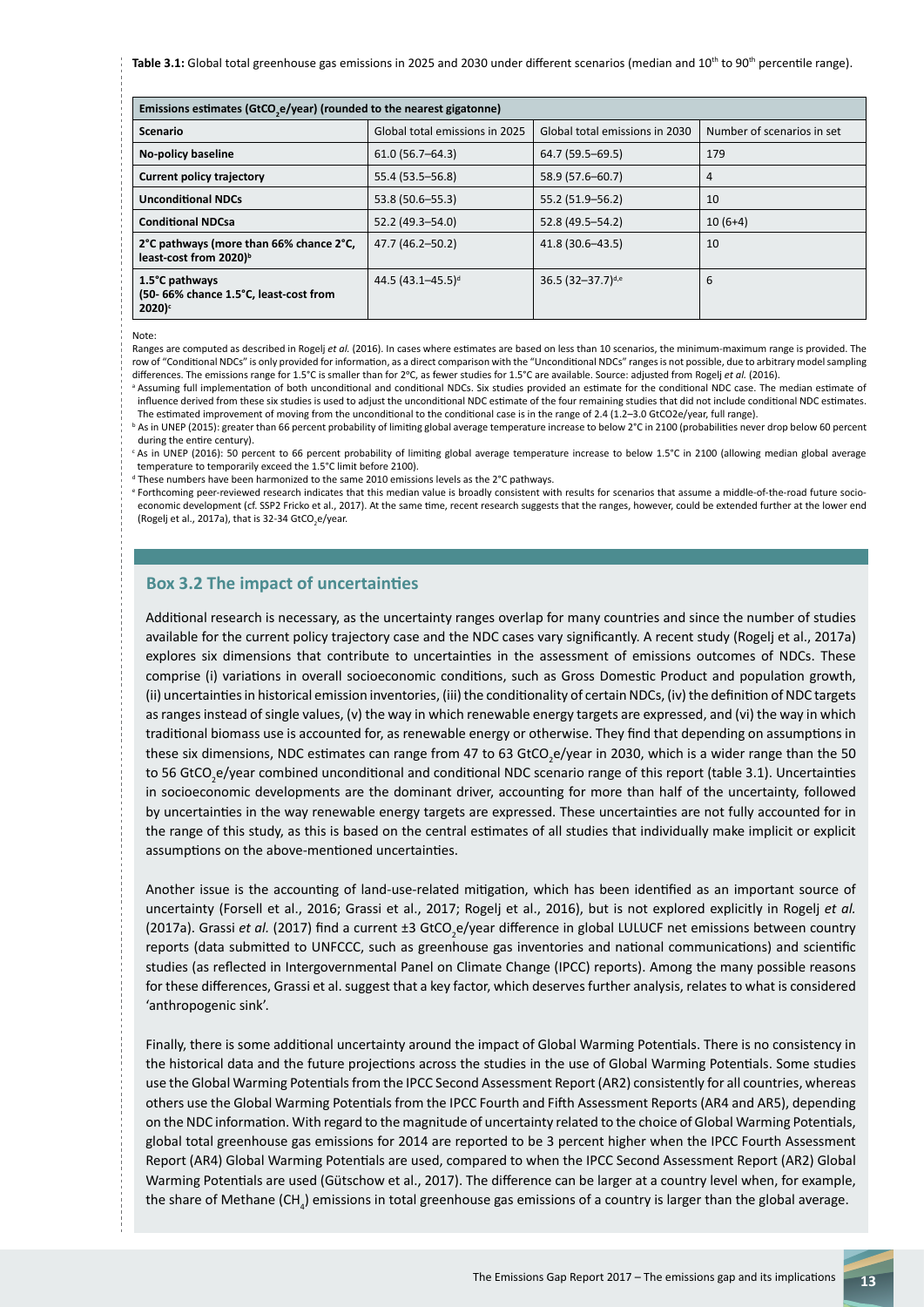The studies from which the current policy trajectory scenario and the NDC scenario are drawn differ in a number of respects, such as their treatment of conditional versus unconditional NDCs; assumptions regarding non-covered sectors and gases; treatment of land use, land-use change and forestry (LULUCF) and surplus emission units; different bases for calculating Global Warming Potentials. These differences are further described in the 2016 Emissions Gap Report, which also provides a fuller discussion of the six scenarios. The methodological differences between the studies cannot be fully harmonized, which leads to some uncertainty as indicated in the results presented in section 3.3, where the implications of the differences between studies are also further explored (see also box 3.2).

#### *3.2.2 Updates to the assessment*

The emissions estimates presented in table 3.1 are based on the 2016 Emissions Gap Report (UNEP, 2016), but updates have been made in a number of cases.

There are no updates to the no-policy baseline scenario compared to the 2016 report. However, the *current policies*  projections at the global level have been updated, drawing on data from the Climate Action Tracker (CAT, 2017), the Joint Research Centre (Kitous *et al.*, 2017), PBL Netherlands Environmental Assessment Agency (den Elzen *et al.*, 2016a; Kuramochi *et al.*, 2016; PBL, 2017), and the International Energy Agency (IEA, 2016).

The global emissions projections of the two *NDC scenarios*  have also been updated with data from the four abovementioned modelling studies, and with updated data from Climate Interactive (2017).

The estimates for the 2°C *pathways* with higher than 66 percent probability in 2100 remain unchanged since the 2016 Emissions Gap Report.

The estimates for the 1.5°C *pathways* with 50-66 percent probability in 2100 have been updated, resulting in 2030 global emission estimates that are around 3 GtCO<sub>2</sub>e lower than those in the 2016 Emissions Gap Report. The update is based on: (a) the inclusion of new data that have become available from scenarios generated with updated or other modelling frameworks, and (b) the harmonization of the 1.5°C pathways with the same global 2010 emissions as for the 2°C pathways. The new data considered lower the 2030 emission estimates by around 1 GtCO<sub>2</sub>e and have also expanded the emissions range. Under the assumption of continued historical socioeconomic trends, Rogelj *et al.* (2017a) find emissions in 2030 in the range of 35-37 GtCO<sub>2</sub>e/year, whereas when assuming enhanced efforts to limit energy demand and a shift towards sustainable consumption patterns, cost-optimal emission levels in 2030 are estimated at 32-34 GtCO<sub>2</sub>e/year.

The harmonization has been undertaken to resolve a discrepancy between the global emissions in 2010 of the

1.5°C pathways and the 2°C pathways<sup>3</sup>. More specifically, the global emissions in 2010 of the 1.5°C pathways included in the 2016 Emissions Gap Report were about 3  $GtCO<sub>2</sub>e$ higher than the median 2010 levels of the 2°C pathways. This resulted in higher global emissions by 2020 for the 1.5°C pathways compared to the 2°C pathways. The harmonization brings the 2010 global emission estimates to the same level for the assessed 1.5°C pathways and 2°C pathways, and leads to comparable 2020 emission levels for the two pathways. This harmonization further affects the projected global emission levels in 2030, lowering them by around a further 2 GtCO<sub>2</sub>e. The estimated global emission level is about 5 GtCO<sub>2</sub>e lower than the central estimate for the 2°C pathways, as shown in table 3.1.

#### *3.2.3 Emerging studies on pathways with a greater than 66 percent chance of limiting global warming to below 1.5°C*

The strengthened temperature targets of the Paris Agreement and the forthcoming 2018 Special Report on the impacts of global warming of 1.5°C above pre-industrial levels and related global greenhouse gas emissions pathways by the IPCC have generated substantial interest in scenarios that assume least-cost pathways starting from 2020 and that have a higher than 66 percent probability of returning global warming to 1.5°C in 2100.

For the 2016 Emissions Gap Report, no such scenarios were available. Therefore the report focused on the least-cost pathways starting from 2020 that had a lower probability (50 percent) of returning global warming to below 1.5°C in 2100, based on a review by Rogelj *et al.* (2015) of earlier published scenarios (Luderer *et al.*, 2013; Rogelj *et al.*, 2013a; Rogelj *et al.*, 2013b).

However, new scenarios are now emerging that assume least-cost pathways starting from 2020 that can return global warming to below 1.5°C in 2100 with at least 66 percent probability. These are reported in the ADVANCE project's policy briefs (Luderer *et al.*, 2016; Vrontisi *et al.*, 2016) and its forthcoming paper (Vrontisi *et al.*, 2017). At the ninth meeting of the research dialogue at the Subsidiary Body for Scientific and Technological Advice (SBSTA) in Bonn, May 2017, Rogelj *et al.* (2017b) also presented the first draft of least-cost 1.5°C pathways starting from 2020 based on a multi-model comparison study and the framework of the Shared Socioeconomic Pathways (Riahi et al., 2017)<sup>4</sup>.

These higher probability 1.5°C scenarios have extensive implications for 2030 global emission levels. Vrontisi *et al.* (2016) reported scenarios from various models that assume least-cost pathways starting from 2020 that can return global warming to below 1.5°C in 2100 with at least 66 percent probability. Emission levels in 2030 for 1.5°C scenarios are estimated at 24 (range:  $19-34$ ) GtCO<sub>2</sub>e, which is about

<sup>3</sup> The harmonization is based on the average outcome of adopting the three harmonization methods from the literature (Rogelj *et al.*, 2011).

<sup>4</sup> These scenarios represent an extension of the set of 'Representative Concentration Pathways' (RCPs) towards scenarios that limit end-of-century forcing to 1.9 W/m<sup>2</sup>.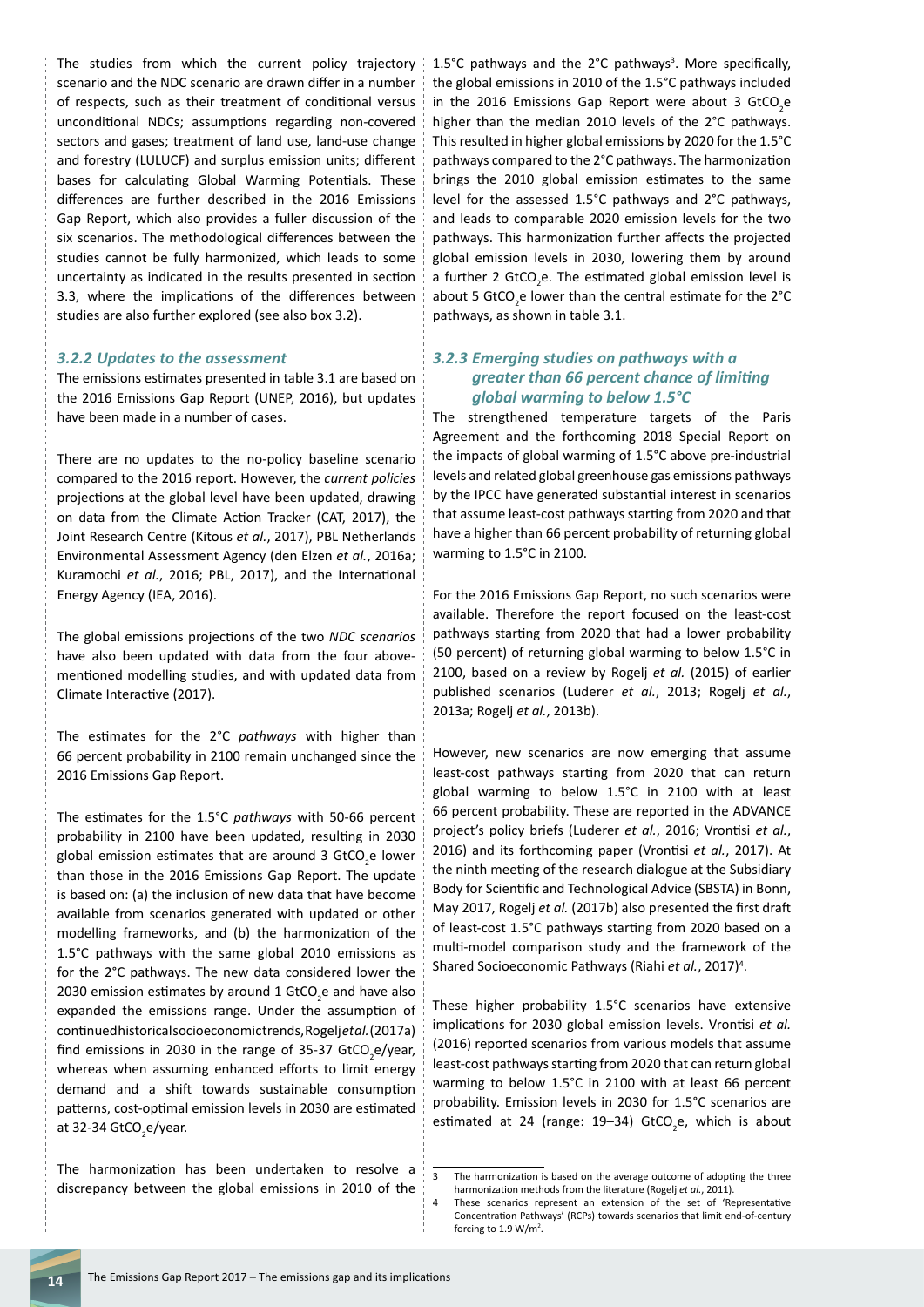18 GtCO<sub>2</sub>e lower than the central estimate for the 2°C pathways (table 3.1).

# **3.3 The emissions gap in 2030 and urgency of action**

This section updates the 2030 emissions gap from previous reports (section 3.3.1) and examines the implications of the estimated emission levels associated with the NDC scenarios for peaking of emissions, depletion of the carbon budget and global average temperature increase by the end of the century (section 3.3.2). It then assesses the potential positive effects on the 2030 emissions gap of two important agreements outside the UNFCCC: the Kigali Amendment and the International Civil Aviation Organization Agreement.

#### *3.3.1 The effect of NDCs on global greenhouse gas emissions and the resulting emissions gap*

This section presents the emissions gap for 2030, drawing on the estimated global total greenhouse gas emission levels in 2030 under the six scenarios described in section 3.2 and provided in table 3.1. As in previous reports, the emissions gap in 2030 is defined as the difference between global total greenhouse gas emissions from least-cost scenarios that are consistent with the below 2°C and 1.5°C temperature target

percentile range).

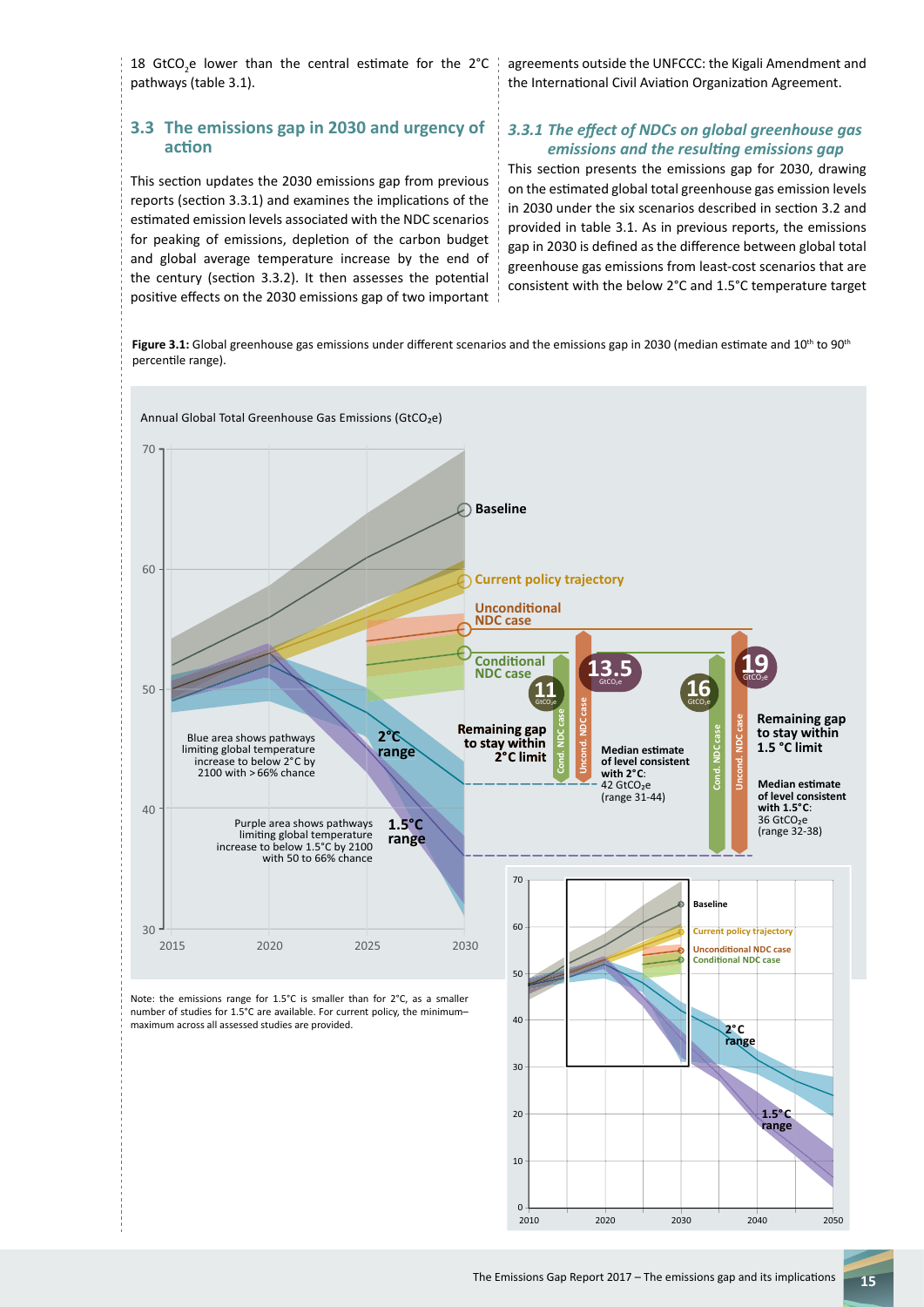and the expected global total greenhouse gas emissions implied if NDCs are fully implemented. Findings regarding the aggregate effect of full implementation of the NDCs on global total greenhouse gas emissions in 2025 and 2030 are also compared to the emissions implied by the no-policy baseline scenario and the current policy scenario.

The results are illustrated in figure 3.1, which shows that the emissions gap in 2030, compared with least-cost pathways limiting global warming to below 2°C with a greater than 66 percent chance, ranges from 11-13.5 GtCO<sub>2</sub>e for the full implementation of the conditional and the unconditional NDCs respectively. These estimates are slightly lower than those made in 2016 (12-14 GtCO<sub>2</sub>e), due to updated information from five global studies resulting in lower emission projections for the NDCs. The emissions gap in the case of least-cost pathways limiting global warming to below 1.5°C with 50–66 percent chance is 16-19 GtCO<sub>2</sub>e for conditional and unconditional NDCs respectively. This is higher than the estimates made in 2016 (15-17 GtCO<sub>2</sub>e) due to the updated 1.5°C pathways (see section 3.2). As indicated by the emerging new studies, the gap would be significantly larger if a higher probability (>66 percent) of limiting global temperature increase to 1.5°C in 2100 was considered.

It is apparent from figure 3.1 that current policies lead to emissions that are markedly lower than the baseline, which assumes that no additional climate policies are put in place from 2005. This indicates that the baseline will become increasingly less useful as a reference case. The current policies projections have lowered by about 1 GtCO<sub>2</sub>e compared with the estimate made in 2016, mainly due to lower current policy projections from China.

Figure 3.1 shows that full implementation of the **unconditional NDCs** will reduce annual global greenhouse gas emissions in 2030 by 9 GtCO<sub>2</sub>e<sup>5</sup> (range: 8–13) relative to the median no-policy baseline, and by 4 GtCO<sub>2</sub>e (range: 2–7) relative to the median current policy trajectory. Comparing these cost-optimal 2°C and 1.5°C scenarios with the unconditional NDC projections shows a large discrepancy. More specifically, there is a gap in 2030 of 13.5  $GCO<sub>2</sub>e$ (range: 10–15) between the unconditional NDC scenario and the median 2°C scenario. Comparing the unconditional NDC scenario with the median global emissions pathway consistent with meeting 1.5°C with a 50–66 percent chance leads to a gap of 19 GtCO<sub>2</sub>e (range: 15-21), which is 2 GtCO<sub>2</sub>e higher than the gap in the 2016 report, due to the lower 1.5°C emissions pathways.

In comparison, if countries were to also fully implement the **conditional NDCs**, estimated global greenhouse gas emissions would be about 2.4 GtCO<sub>2</sub>e (range: 1.2–3.0) lower in 2030 compared with the unconditional NDC scenario case. This leaves a gap in 2030 of 11 (range 8–12) GtCO<sub>2</sub>e

5 The gap numbers and ranges in the text are rounded to the nearest Gt.

between the conditional NDC scenario and the median cost-optimal 2°C scenario. Comparing the conditional NDC scenario with the median 1.5°C scenarios (50–66 percent chance) increases the gap to 16 GtCO<sub>2</sub>e (range: 13–18).

It should be noted that the two NDC scenarios assume full implementation of the conditional and unconditional NDCs submitted by all countries. Considering the announcement of the United States of America regarding its withdrawal from the Paris Agreement and policy changes in the United States of America, section 3.4 also discusses recent studies estimating possible effects on the United States of America's emissions.

The gap calculations assume that there is no double counting of reductions. In other words, transferred reductions are only counted towards the achievement of one country's NDC, not towards both the country buying and selling. The Paris Agreement provides for voluntary use of "international transferred mitigation outcomes", such as trading of offset credits, on the basis that parties shall avoid double counting. If, in a theoretical scenario, all Parties were to freely double count (contrary to the provisions of the Paris Agreement), this could increase the global emissions by 2030 by 0.8  $GtCO<sub>2</sub>e$  in the case of both unconditional and conditional NDCs<sup>6</sup>.

#### *3.3.2 The implications on peaking, carbon budget and temperature*

Global total greenhouse gas emissions (covering all sectors and gases) are expected to increase and not peak before 2030 under both the NDC scenarios and the current policy scenario. New actions would be necessary to change this. In contrast, the 2°C and 1.5°C least-cost pathways assume that global total greenhouse gas emissions peak no later than in 2020. This stresses the urgency of strengthening mitigation action as well as NDCs before 2020, as Chapter 2 also concludes.

Another indication of the urgency of action concerns the implications of projected global total  $CO_2$  emissions for the carbon dioxide (CO<sub>2</sub>) budget. The CO<sub>2</sub> budget indicates the total cumulative  $CO_2$  emissions that can be emitted for temperatures to stay below 2°C and 1.5°C7 . If the NDCs are fully implemented, they will result in cumulative emissions of 750-800 GtCO<sub>2</sub> during the 2011–2030 period, which is about 80 percent of the remaining  $CO_2$  budget of 1,000 GtCO<sub>2</sub> (range: 750-1,400) for limiting global warming to below 2°C with more than 66 percent probability. The available global carbon budget for 1.5°C with 50-66 percent probability will already be well depleted by 2030. A recently published paper (Millar *et al.*, 2017) suggests that the available budget for 1.5°C

<sup>6</sup> Consistent with the earlier analysis of double counting in the UN Environment 2014 Emissions Gap Report, for the NDC cases it is assumed that international emission offsets could account for 33 percent of the difference between current policies trajectory and emission levels for the NDC cases by 2030 for the OECD countries. This is an arbitrary, conservative estimate, as many parties have yet to specify any limits on the use of transferable units.

<sup>7</sup> Box 2-1 (UNEP, 2014) explains how cumulative  $CO_2$  emissions are influenced by various factors, such as the transient climate response to cumulative carbon emissions and non-CO<sub>2</sub> greenhouse gases.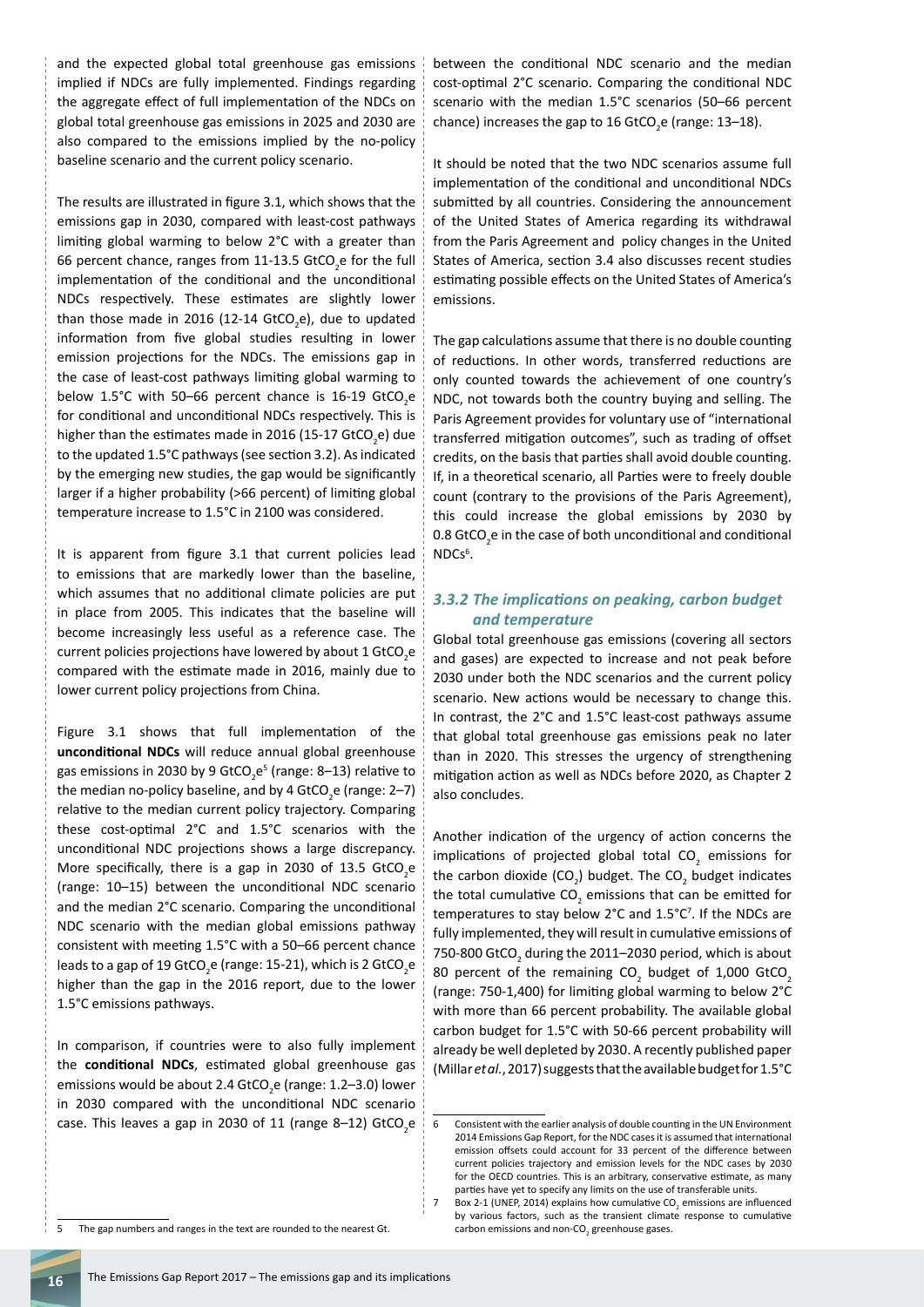

III (IPCC, 2014b). The solid horizontal line at 1,000 GtCO<sub>2</sub> shows the estimate based on complex Earth-System Models, assessed by Working Group I (IPCC, 2014a). Historical emissions until 2015 are based on Le Quéré *et al.* (2015).

**Figure 3.2:** Comparison of projected emissions by 2030 and all-time 1.5°C and 2°C carbon budgets.

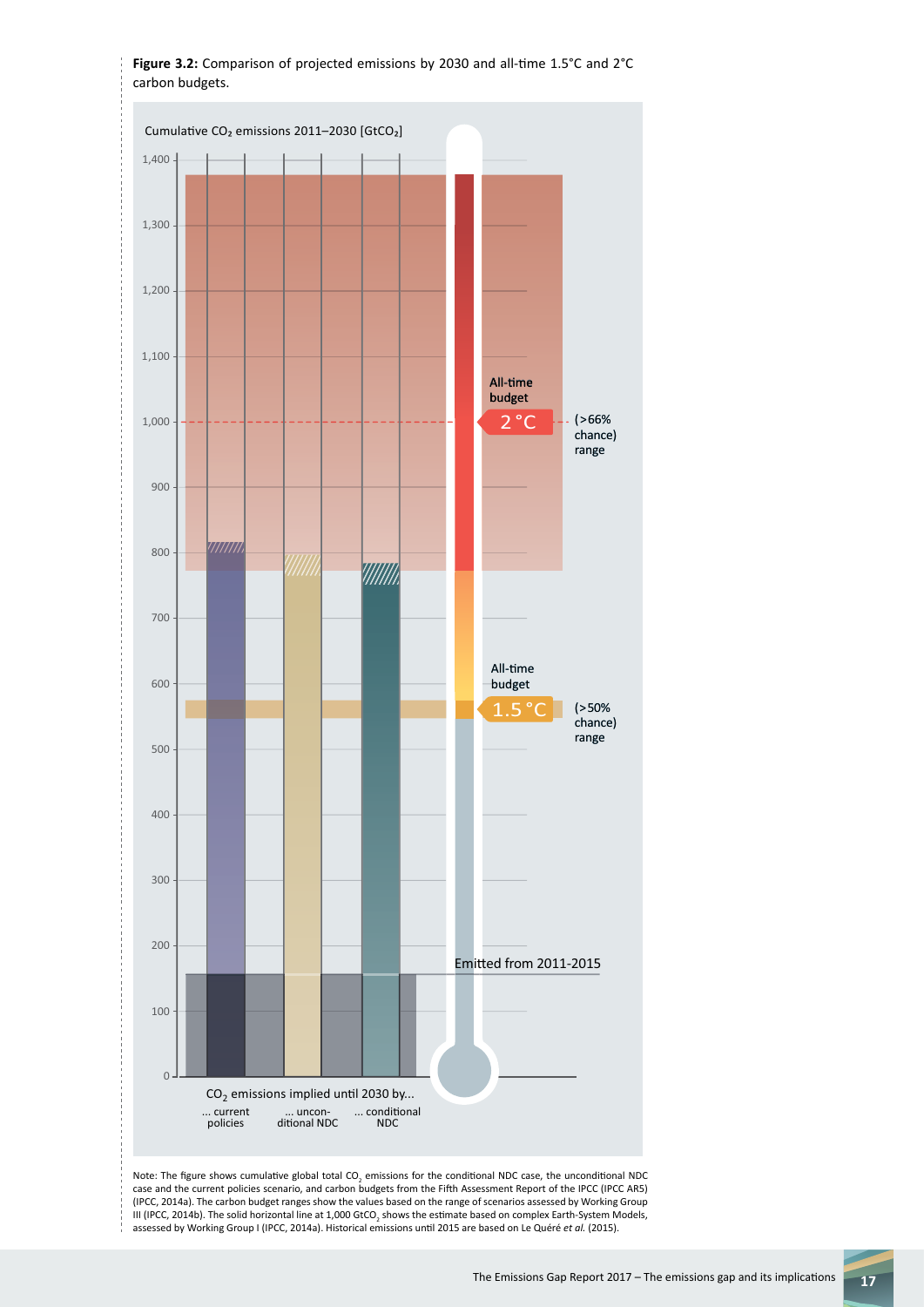might be bigger. However, criticism on the study points to the fact that using different global average temperature data sets in the calculations would not lead to higher budgets<sup>8</sup>.

Finally, the urgency of action and enhanced ambition becomes unquestionable when the global average temperature implications of the NDCs are taken into consideration. Estimates of the level of global average temperature increase associated with the implementation of the NDCs depend on the assumptions made about what will happen after 2030, and the probability assigned to the global average temperature increase. Previous Emissions Gap Reports adopt the approach of Rogelj *et al.* (2016), which assumes that, as a minimum, the level of climate mitigation effort implied by the NDCs is continued after 2030, until the end of the century. As reported in the 2016 Emissions Gap Report, full implementation of unconditional NDCs and comparable action afterwards is consistent with a global average temperature increase of about 3.2°C (median, range: 2.9–3.4°C) relative to pre-industrial levels with greater than 66 percent probability by 2100. Full implementation of the conditional NDCs would lower the projection by about 0.2°C by 2100.

#### *3.3.3 Impact of the Kigali Amendment*

The Kigali Amendment to the Montreal Protocol aims to phase down production and imports of hydrofluorocarbons (HFCs), thereby reducing hydrofluorocarbon emissions, which is in the spirit of the Paris Agreement to reduce greenhouse gas emissions to net zero. It solidifies the international efforts and provides more certainty that national measures to reduce these emissions will be implemented. Against a no-action baseline, the reductions could be in the order of 0.7 GtCO<sub>2</sub>e/year in 2030 (Höglund-Isaksson *et al.,* 2017).

The Kigali Amendment may have a lower *additional* impact against the NDCs, but one that is uncertain as countries are not clear about the extent to which such reductions are already covered by the NDCs. Most countries set targets for all greenhouse gases including the hydrofluorocarbons. For them, implementing the commitments of the Kigali Amendment will not necessarily lead to lower hydrofluorocarbon emissions than implementing the NDC. Some, most notably China, have not included these emissions in their NDC. For them, the implementation of the Kigali Amendment would lead to lower emissions than implementing the NDC and would, therefore, narrow the emissions gap.

The long-term impact of the Kigali Amendment is assessed in Chapter 6, which shows that it can be substantial.

#### *3.3.4 Impact of the International Civil Aviation Organization Agreement*

The International Civil Aviation Organization is the United Nations body responsible for international civil aviation emissions of  $CO_2$  under Article 2.2 of the Kyoto Protocol. Although international aviation is not explicitly identified under the Paris Agreement, it is assumed that the International Civil Aviation Organization will continue to take responsibility for international emissions.

The International Civil Aviation Organization adopted a target of 'Carbon Neutral Growth from 2020', that is no increase of international aviation emissions of  $CO_2$  from 2020 onwards. In order to achieve this, the International Civil Aviation Organization agreed a global market-based measure, the 'Carbon Offsetting and Reduction Scheme for International Aviation' (CORSIA) at the 39th International Civil Aviation Organization Assembly (Resolution A39-3) in 2016. The Carbon Offsetting and Reduction Scheme for International Aviation relies on emissions offsetting and work is currently ongoing on agreeing a monitoring, reporting and verification system and defining the emissions units and registries to be used. In addition, the International Civil Aviation Organization is working on implementing technical measures to increase efficiency or the use of sustainably sourced low-carbon fuels to also contribute to the target of 'Carbon Neutral Growth from 2020'.

As of 2015, total emissions of aviation CO<sub>2</sub> are estimated to be of the order of 0.9 GtCO<sub>2</sub>e (International Energy Agency data)<sup>9</sup>, around 62 percent of which are international. Domestic emissions fall under the reporting and reduction plans of States. International aviation emissions are expected to grow from  $0.5$  GtCO<sub>2</sub>e in 2017 to around 1.1  $GtCO<sub>2</sub>e$  in 2030 with increasing traffic demand over the coming decades, despite emission reductions from operational improvements, aircraft technology and utilization of sustainable alternative fuels. If growth after 2020 is compensated by offsets, emissions of the order of 0.3  $GtCO<sub>2</sub>e/year$  in 2030 could be saved over the reference development. This is consistent with the International Civil Aviation Organization's own estimate<sup>10</sup>.

Given that participation in the first phases of the Carbon Offsetting and Reduction Scheme for International Aviation is voluntary, that certain developing countries are permanently exempt, and that its actual effectiveness depends on its implementation by States, the impact of the Carbon Offsetting and Reduction Scheme for International Aviation is still uncertain. So far, around 70 States have declared their commitment to join the Carbon Offsetting and Reduction Scheme for International Aviation.

<sup>9</sup> Here, aviation  $CO_2$ e emissions are effectively  $CO_2$  emissions alone, the sector having no significant emissions of methane, Nitrous Oxide ( $N_2$ O) etc. Aviation does have non-CO<sub>2</sub> impacts, however, from emissions of particles, Nitrogen Oxides (NOx) and water vapour that impact on Ozone  $(O_3)$ , reduce methane, and affect cloudiness but these are not estimated in  $CO_2e$  since the scientific uncertainty of doing so in terms of Global Warming Potential100 is still rather large (Fuglestvedt *et al.*, 2010; Lee *et al.*, 2009; Lee *et al.*, 2010).

<sup>8</sup> https://www.carbonbrief.org/factcheck-climate-models-have-not-exaggerated-global-warming ; http://www.realclimate.org/index.php/archives/2017/ 09/is-there-really-still-a-chance-for-staying-below-1-5-c-global-warming/

<sup>10</sup> https://www.icao.int/environmental-protection/Pages/A39\_CORSIA\_FAQ3. aspx estimates range from 0.288-0.376 GtCO<sub>2</sub> per year in 2030.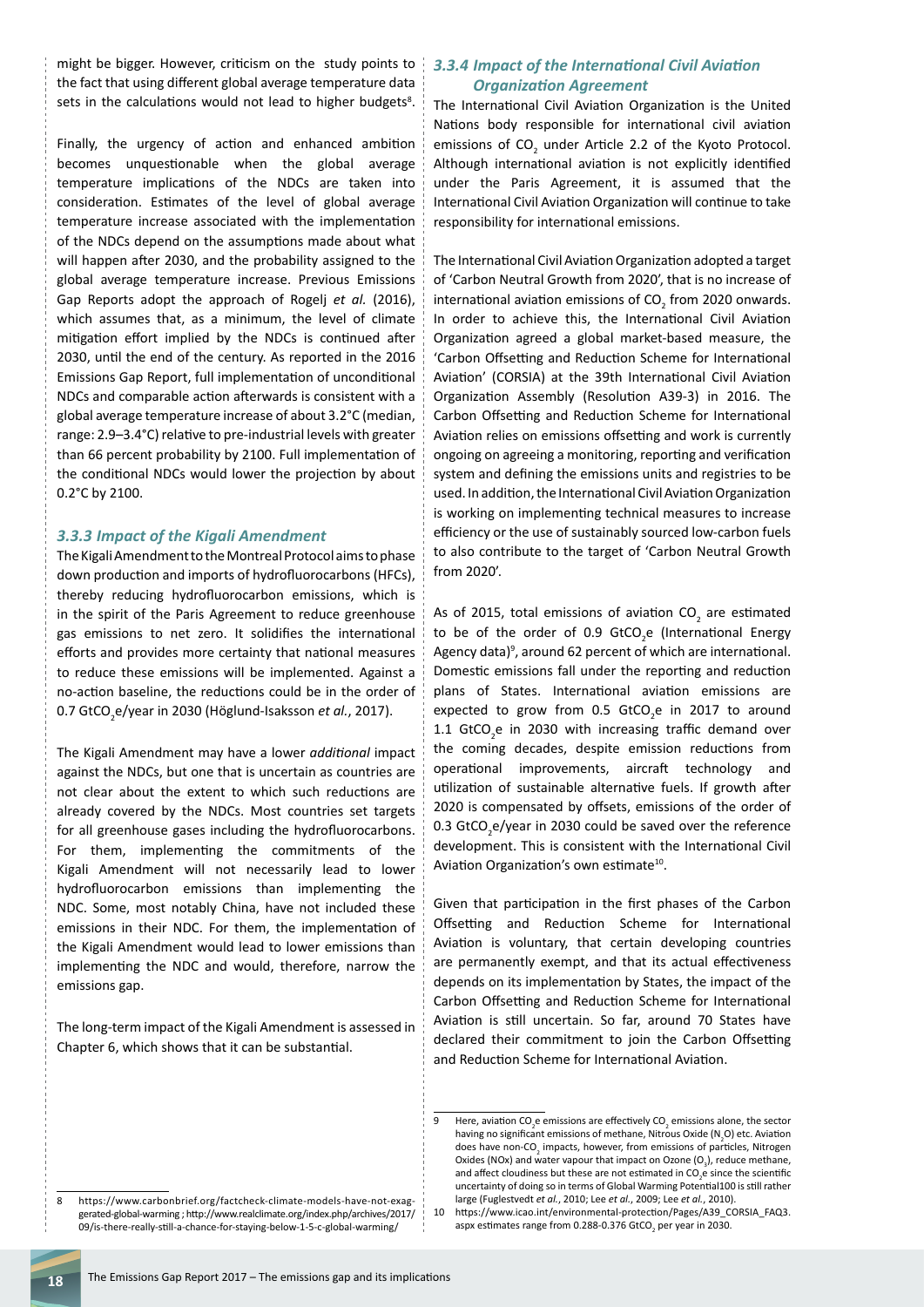Whether the offsetting under the Carbon Offsetting and Reduction Scheme for International Aviation reduces the emissions gap (between the NDCs and what is needed for the Paris Agreement long-term goals) also depends on the quality of the offsets that are allowed under the Carbon Offsetting and Reduction Scheme for International Aviation regime. The gap (as defined in this report) would be narrowed if only offsets that reduce emissions beyond the NDC of the country that was selling the offsets were allowed. The gap would not be narrowed if credits were allowed that were already counted towards meeting the countries' NDCs. This would be the case, for example, for Clean Development Mechanism (CDM) projects initiated several years ago that keep operating regardless of whether or not the Clean Development Mechanism credits are sold, and whose reductions are included in the current emission trajectory of the country selling the offsets (Schneider *et al.*, 2017). Whether the offsetting under the Carbon Offsetting and Reduction Scheme for International Aviation reduces the emissions gap also depends on the level of participation.

Hence, the International Civil Aviation Organization Agreement to reduce greenhouse gas emissions from aviation may have an impact of between 0 and 0.3 GtCO<sub>2</sub>e on closing the emissions gap in 2030.

#### **3.4 Understanding the current emission trends of G20 members**

#### *3.4.1 A comparison of current emission trends of G20 members*

This section presents a comparison of country-specific findings for the G20 members. To assess these, figure 3.3 shows the projected impact up to 2030 of the NDCs and current policies on greenhouse gas emissions for each G20 member. As mentioned in Chapter 2, these economies collectively generate around three quarters of global greenhouse gas emissions. Therefore their success in implementing (or exceeding) their NDCs will have a major impact on the achievement of global climate goals.

NDCs are not static or one-off commitments; countries have the obligation to strengthen them regularly. The assessment conducted in this section is on current NDCs, acknowledging that they can be revised in the future.

For each of the G20 members, median emission projections resulting from the current policies and full implementation of the NDCs is calculated. As described in box 2.2 in Chapter 2, current policies projections from independent analyses presented in Chapter 2 cover the main energy and climate policies implemented as of a recent cut-off date and do not consider prospective policies that are being debated or planned.

The calculation is based on the same data as the 2016 Emissions Gap Report was (UNEP, 2016), but updates have been used for: the current policies and the NDC projections from the Climate Action Tracker (CAT, 2017); the International Energy Agency (IEA, 2016); the Joint Research Centre (Kitous *et al.*, 2017); PBL Netherlands Environmental Assessment Agency (den Elzen *et al.*, 2016a; Kuramochi *et al.*, 2016; PBL, 2017); updated NDC projections from Climate Interactive (2017); and some updated national and official studies (Reputex, 2016; Sha *et al.*, 2017) (see Appendix A available online). More specifically, the data is sourced from: (i) the official estimates included in the NDCs (UNFCCC, 2015a); (ii) calculations based on the NDCs and on other documents submitted by countries to the UNFCCC (such as national greenhouse gas inventories, national communications, biennial reports, and biennial update reports); (iii) estimates published in country-specific studies; and (iv) eight independent global analyses $11$ . These are described in further detail in Appendix A, which is available online.

The results of this assessment are presented for all G20 members in figure 3.3 (with the 28 European Union members represented collectively instead of by the four Member States, who are individual G20 members), noting that data are not available for all countries for all studies. By comparing the current policy scenarios and the NDC scenarios, the figure provides an indication of whether or not a country needs to implement policies additional to the current policy trajectory to meet its NDC target. The figure does not indicate the level of ambition of the NDC targets. Box 3.3 considers possible principles for assessing and comparing the ambition of NDCs across countries. It is also important to note that the current policy trajectory scenarios, which attempt to reflect the most recent mitigation policies, differ from the baseline or 'business as usual' (BAU) scenarios employed by some countries, which typically assume that no new policies are adopted or implemented after a given cut-off year.

<sup>11</sup> The UNFCCC synthesis report and the Danish Energy Agency (DEA) study are excluded here, as these studies do not provide national estimates.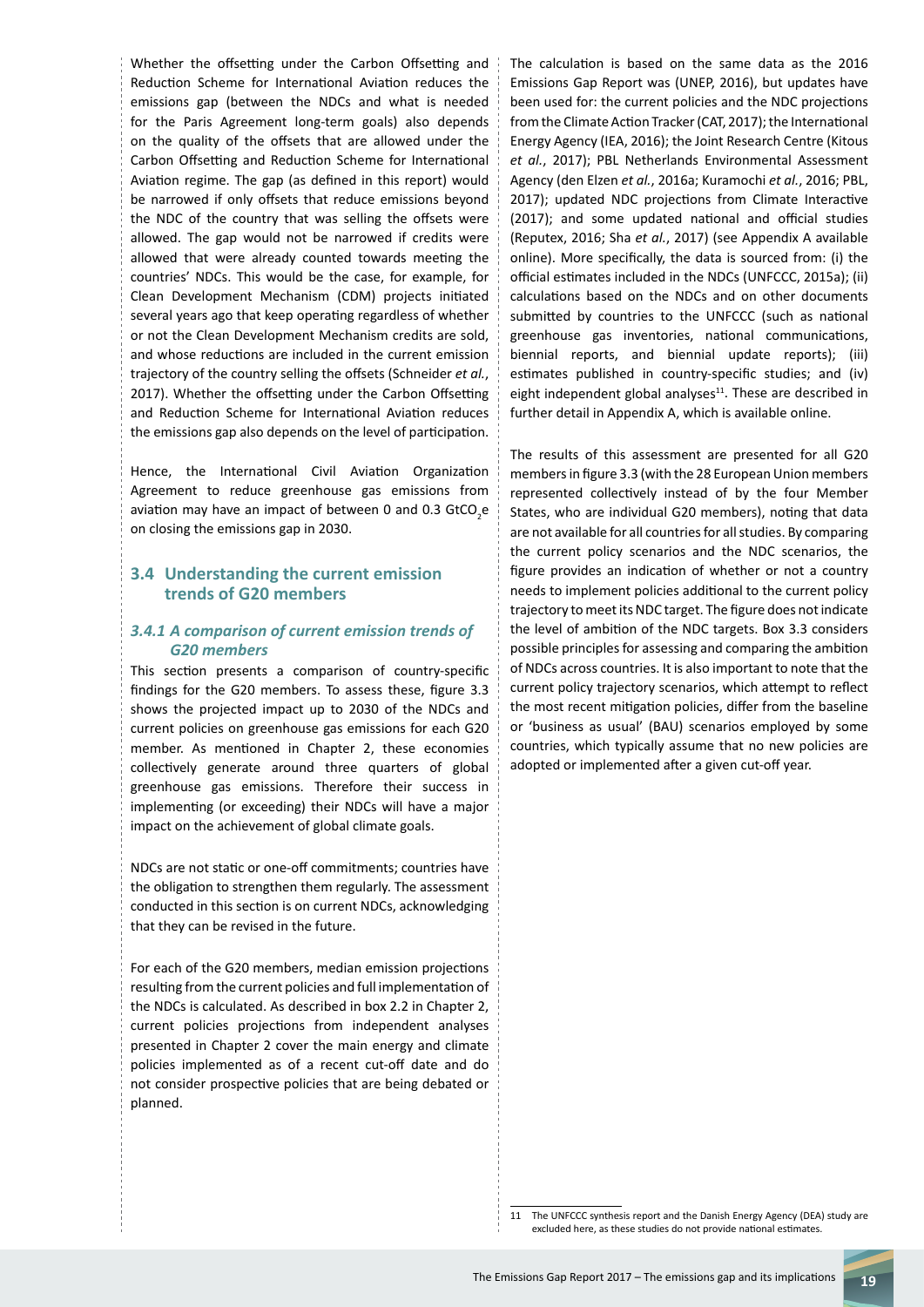#### **Figure 3.3: Greenhouse gas emissions (all gases and sectors) of the G20 members by 2030.**

**Figure 3.3 a**



\* For the US, the unconditional NDC is for 2025.

Note: Greenhouse gas emissions (all gases and sectors) of the G20 members by 2030 for the BAU emissions projection from the NDC submission (third bar), for the current policies scenario from official and national studies (fourth bar), from all studies, including official, national and global model studies (fifth bar), for the unconditional NDC scenario (sixth bar), and for the conditional NDC scenario (seventh bar). For current-policy and NDC scenarios respectively, the minimum–maximum and 10th–90th-percentile range across all assessed studies are provided. The uncertainty ranges are explained in the main text. For reporting reasons, the emissions projections for China, European Union, India and United States of America are shown in panel (a), and the other countries in panel (b), with different vertical axis. The figure also shows the number of studies underlying the estimate (if available) for the last four bars: current policies (national studies), current policies (all studies) and the unconditional NDC and conditional NDC (all studies).

Figure 3.3 shows that for many countries the implementation of their NDC would lead to lower emissions than the current policies scenario, or in other words that additional policies would have to be implemented to meet the NDC target. For some countries the NDC is above the current policies scenario, indicating that it should be possible to enhance ambition quite easily. For eight G20 members, the NDC is above 2010 emission levels.

Recent studies suggest that Brazil, China, India and Russia are likely to – or are roughly on track to – (over)achieve their (unconditional) 2030 targets through their currently implemented policies.

Argentina, Australia, Canada, the European Union, Indonesia, Japan, Mexico, South Africa, Republic of Korea and the United States of America are likely to require further action in order to meet their NDCs, according to government and independent estimates.

From the existing studies, it is not possible to determine whether Saudi Arabia and Turkey are on track to meet their NDCs.

Figure 3.3 furthermore illustrates that the progress on cutting down greenhouse gas emissions varies across the G20 countries. For 11 of the 16 G20 members (counting the 28 European Union members as one), emission projections based on current policies are higher than their 2010 emission levels. More specifically, for some non-OECD Member States (Argentina, China, India and Saudi Arabia) as well as for some OECD Member States (Australia, Mexico, Republic of Korea and Turkey), currently implemented policies do not stop annual emissions from increasing until 2030. Annual emissions in other countries are projected to remain stable at about 2010 levels (including in Canada, Russia and the United States of America), or to decrease further (such as in the European Union with a 7–32 percent reduction compared to 2010 levels), under current policies. The following section provides more detail on each of the G20 members.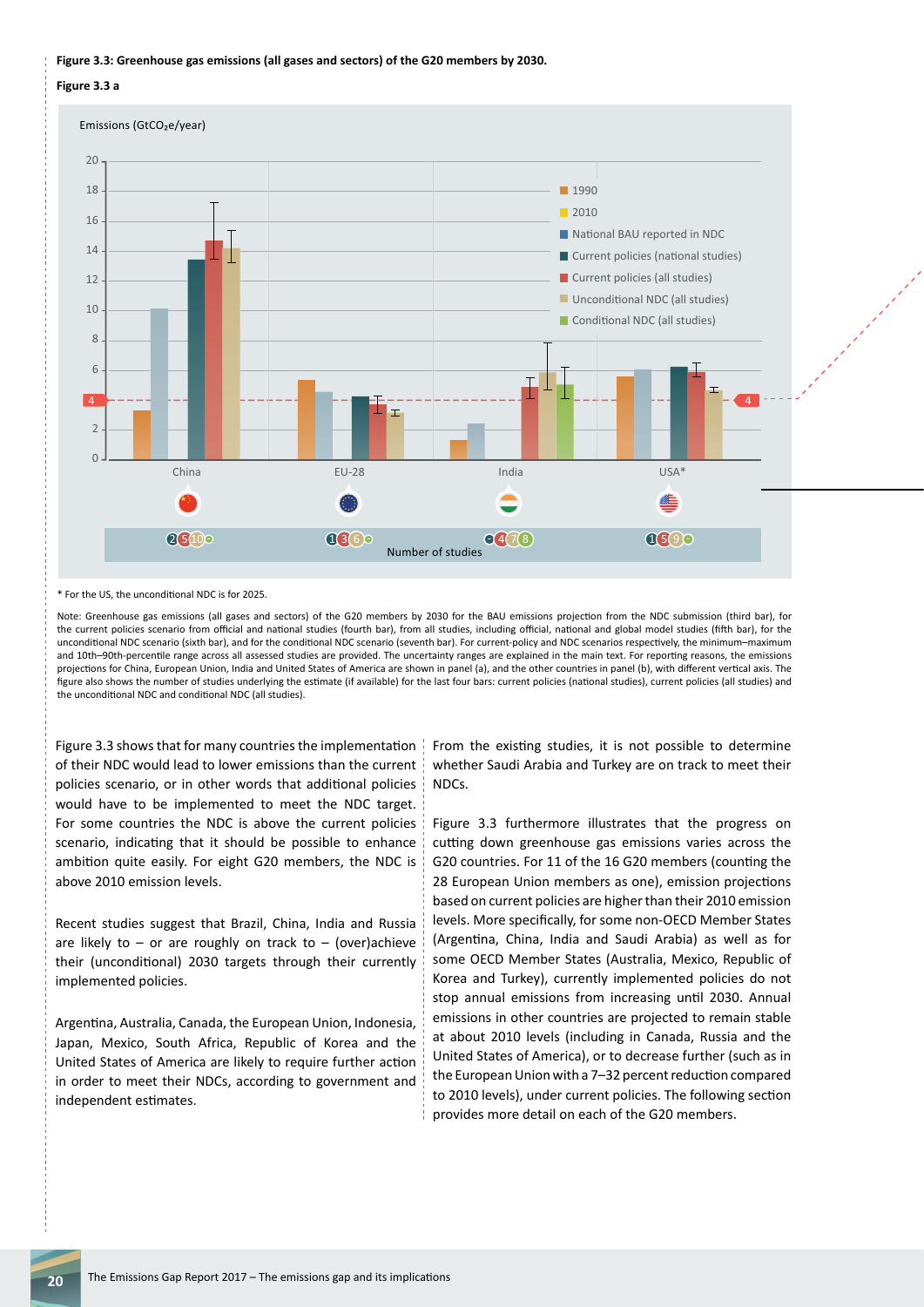

 $\rm *$  South Africa's INDC is based on an emissions trajectory with an emissions range of 398–614 MtCO<sub>2</sub>e including LULUCF over the period 2025-2030.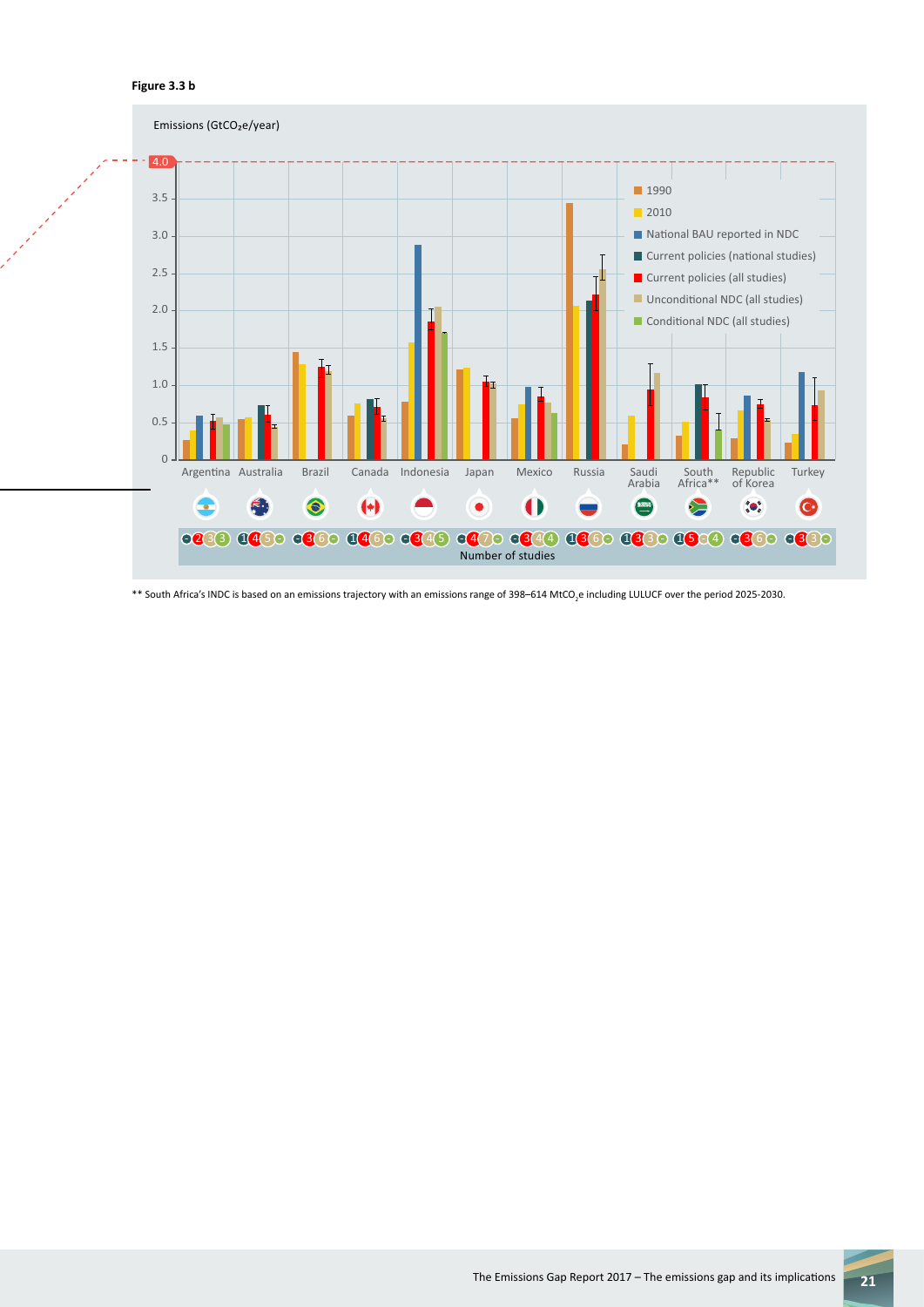#### **Box 3.3 Comparing the ambition of countries' NDCs**

When countries put forward their NDCs for the Paris Agreement, they were asked to explain why these are ambitious. These explanations can be used to derive metrics to compare countries' actions.

The literature on assessing the ambition of NDCs is growing. It compares different energy and climate indicators between countries and analyses what would be necessary in terms of national ambition to be compatible with the Paris Agreement (Aldy *et al.,* 2016; Climate Transparency, 2017; Höhne et al., 2017). Höhne *et al.* (2017) argue that only a comprehensive approach that covers all perspectives can be used to assess the ambition of national climate policy. Many principles could be used by countries to assess ambition, including (based on Höhne et al. 2017):

- **A country's reduction of emissions since 1990 (or any other base-year):** the standard perspective for developed countries used since 1992, also used in the Kyoto Protocol – the metric used by the European Union, for example.
- **Change in recent trend in emissions:** a country would do more than before the main argument in the proposal by the United States of America. This can also be measured as a deviation from a BAU scenario.
- **Time and level of peaking emissions per capita:** countries go through different levels of development with first rising, then peaking and then declining emissions – the metric chosen by China.
- **Comparison with equity-based effort-sharing calculations:** There is a long history of scientific studies that use 'effortsharing' principles to calculate 'fair' emission targets for countries. The principles include responsibility (for example those who emitted more in the past now have to reduce more) or capability (for example those with higher per capita income levels should do more), equality (that is equal emission rights per capita), cost-effectiveness (total abatement cost per Gross Domestic Product), as well as combinations.
- **Comparison with benchmarks of decarbonization indicators:** A number of indicators can be used to describe countries' circumstances and developments, for example at the national level, emissions per Gross Domestic Product, emissions per capita, energy use per capita or the energy mix. At the sectoral level it could be emissions per kilometre travelled or per tonne of cement or steel produced. Indicators can measure activity (for example vehicle kilometres travelled) or intensity (emissions per vehicle kilometre) (see also the data portal of the Climate Action Tracker).
- **In line with globally cost-effective model pathways:** Modelling exercises can identify the country reductions required to minimize the aggregated global costs of emission reductions. As a result, reductions are required in those sectors and countries where they are least-cost from a global perspective.
- **Comparison with best practice policy package or policy menu:** A comparison can be made on the extent to which a country has implemented supporting policies, addresses barriers, or has counterproductive policies in place. A contribution can be regarded as ambitious if it includes many policies that are considered good practice, while it would be less ambitious if the country were not to implement the policies that most of its peers had already successfully implemented (see also climate policy database<sup>12</sup>, Climate Transparency 2017).

Comprehensive studies that evaluate diverse metrics are not yet available. However, their inclusion would be very useful in future Emissions Gap Reports, as well as for the further processes under the UNFCCC, including the Facilitative Dialogue in 2018 and the global stocktake in 2023.

#### *3.4.2 NDCs and emission trends of individual G20 members*

**China's** NDC includes four major targets: (1) an intention to peak CO<sub>2</sub> emissions around 2030, making best efforts to peak earlier, (2) to reduce the carbon intensity of Gross Domestic Product by 60–65 percent from 2005 levels by 2030, (3) to increase the share of non-fossil fuels in primary energy consumption to around 20 percent by 2030, and (4) to increase the forest stock volume by around 4.5 billion  $m<sup>3</sup>$ from 2005 levels by 2030. For the first two targets, the NDC does not clarify which sectors are covered (Damassa *et al.*, 2015). Recent independent studies (Climate Action Tracker, 2017a; den Elzen *et al.*, 2016b; IEA, 2016; Sha *et al.*, 2015) suggest that China's emissions under currently implemented policies would roughly be in line with what the NDC targets would mean for overall emissions, but do not provide strong indication that  $CO_2$  emissions would peak before 2030<sup>13</sup>. Total greenhouse gas emissions are projected to keep on growing up to 2030, albeit at a much lower rate than previously observed, which is also concluded in the analysis of Jiang *et al.* (2017). Several studies have revised their projection for 2030 downward compared to last year's projection.

Driven by air pollution control action policies (State Council, 2013), China started to control coal use and promote clean energy use in 2012. Together with economic structural

<sup>13</sup> Some analysts have argued that structural shifts in the economy in recent years make likely much steeper reductions in the CO<sub>2</sub> intensity of Gross Domestic Product. Fergus and Stern (2017) include an illustrative pathway wherein intensity is halved from 2005 to 2020, and the result is a peak in  $CO<sub>2</sub>$ emissions between 2020 and 2025.

<sup>12</sup> www.climatepolicydatabase.org, https://newclimate.org/2015/12/01/goodpractice-policies/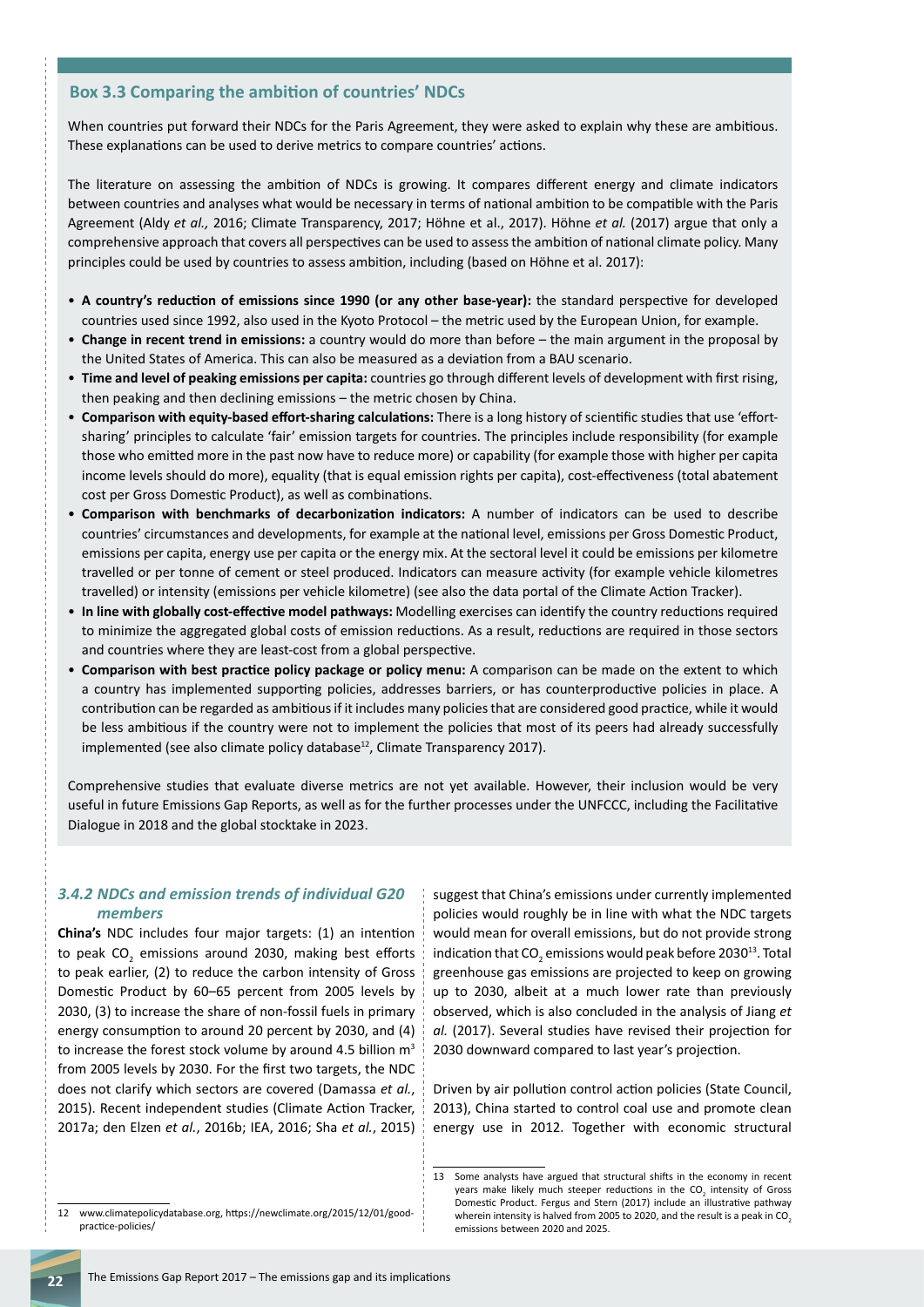changes, this resulted in a slowdown of most energyintensive production, a peak in coal consumption in 2013 in physical unit and in 2014 in standard coal equivalents, and continued decline from 2014. Coal consumption reduced by 4.7 percent in 2015, and 3.7 percent in 2016 (China Statistic Year Book, 2017). Due to the increase in natural gas and petroleum production, the total CO<sub>2</sub> emissions have started to decline after 2014. Based on the energy use data, energy related CO<sub>2</sub> emissions are around 450 MtCO<sub>2</sub> lower in 2016 than in 2014, which amounts to 5 percent of total  $CO<sub>2</sub>$ emissions from energy activities. Despite a small increase in emissions from clinker manufacture, CO<sub>2</sub> emissions in 2016 are still 430 MtCO<sub>2</sub>/year lower than in 2015 (China Statistic Year Book, 2017).

In the last two years, newly installed capacity on wind power, solar power, and hydropower has increased to more than 120 GW, which together with 11 GW newly installed capacity for nuclear has dominated the global newly installed capacity for low-carbon power. Low-carbon power accounts for more than 40 percent of global newly installed capacity in the last two years (CEC, 2017; REN21, 2017).

Due to structural change in the industry sector, energy demand increase is projected to be quite low, with energy demand by 2020 much lower than that projected in government planning. Based on scenario analysis, the increase in energy demand in the near future could be provided by renewable energy, nuclear and natural gas. Given the recent trends, coal decline could continue. Taking into account these recent developments,  $CO_2$  emissions may already have peaked, or may not increase in the future (Green and Stern, 2017), a development that is not yet included in the studies cited above and may be visible in future Emissions Gap Reports.

Meanwhile, the **European Union's** NDC contains a commitment of a 40 percent reduction in domestic emissions by 2030 compared to 1990. Recent independent studies (CAT, 2017; Kitous *et al.*, 2016) and the European Environment Agency (EEA) Trends report (EEA, 2016) suggest that the European Union will fall slightly short of its NDC target under existing policies.

**India's** NDC commits to, by 2030, reduce its emissions intensity of Gross Domestic Product by 33–35 percent below 2005 levels, increase the share of non-fossil energy in total power generation capacity to 40 percent, and create an additional cumulative carbon sink of 2.5–3 GtCO<sub>2</sub>e through additional forest and tree cover. In figure 3.3, unconditional NDCs assume either current policies or only the intensity target, while conditional NDCs assume full implementation of the NDC, including the non-fossil fuel target. Independent studies project that the emission level under the intensity target would be overachieved, but it is uncertain what emission level would be reached under all three targets combined (Climate Action Tracker, 2017a; Mitra *et al.*, 2017; PBL, 2017). Recent policy developments include the Draft Electricity Plan published in December 2016 (Central Electricity Authority, 2016). Although this is currently not

an official policy and is in a draft stage, the analysis in the document forecasts that no new coal-fired power capacity would be required during the period 2022–2027, in contrast to around 50 GW of additional capacity expected for the period 2017–2022 (Central Electricity Authority, 2016). As a result, the share of renewables in total installed capacity in this scenario is projected to increase to around 43 percent in 2027 (Central Electricity Authority, 2016). Overall, the assessment suggests that the positive development provides ample room for India to strengthen its NDC.

The INDC communicated by the **United States of America** in 2015 indicated an intent to reduce greenhouse gas emissions by between 26 and 28 percent below 2005 levels in 2025, which translates to 4.6-4.8 GtCO<sub>2</sub>e/year (national estimate, in the IPCC Fourth Assessment Report (AR4) Global Warming Potential terms). In June 2017, President Donald Trump announced that the United States of America intended to withdraw from the Paris Agreement and would cease implementation of the NDC. The United States of America subsequently communicated its intent to the United Nations Secretary-General (The Representative of the United States of America to the United Nations, 2017). The earliest that United States of America withdrawal can take effect is in 2020, four years after the Paris Agreement entered into force. Seven studies to date estimate that 2025 emissions under the new Administration's policies will range from 5.7-6.8 GtCO<sub>2</sub>e/year, in contrast to 5.0-6.6 GtCO<sub>2</sub>e/year under the previous Administration's policies (Chai *et al.*, 2017; Climate Action Tracker, 2017a; Climate Advisers, 2017; ClimateInteractive, 2017; Hafstead, 2017; Rhodium Group, 2017a, b). The impact of current and upcoming action by subnational and non-state actors may also be significant (Kuramochi *et al.*, 2017).

**Argentina** presented a revised NDC at the COP 22 in November 2016 (Government of Argentina, 2016). This new NDC includes an unconditional absolute emissions target of 483 MtCO<sub>2</sub>e/year by 2030 and a conditional target of 369 MtCO<sub>2</sub>e by 2030, both including LULUCF. The revised NDC is significantly more ambitious than the previous one in terms of absolute emissions (about 190 MtCO<sub>2</sub>e/year lower for the unconditional target), which is partially attributable to the revised methodology for quantifying the historical emissions data. The Climate Action Tracker concludes in its latest analysis (Climate Action Tracker, 2017b) that the 2030 emissions projections, previously assessed to be on track to meet the unconditional target (Kuramochi *et al.*, 2016), would not reach the revised NDC targets.

**Australia** committed to a 26–28 percent reduction of greenhouse gas emissions by 2030 below 2005 levels, including LULUCF. Government projections indicate that emissions are expected to reach 592 MtCO<sub>2</sub>e/year in 2030 (Government of Australia, 2016), in contrast to the targeted range of 429-440 MtCO<sub>2</sub>e/year. Independent analyses (Kuramochi *et al.*, 2016; Reputex, 2016) confirm that the emissions are set to far exceed its Paris Agreement NDC target for 2030. The Emissions Reduction Fund, which the Government of Australia considers to be a key policy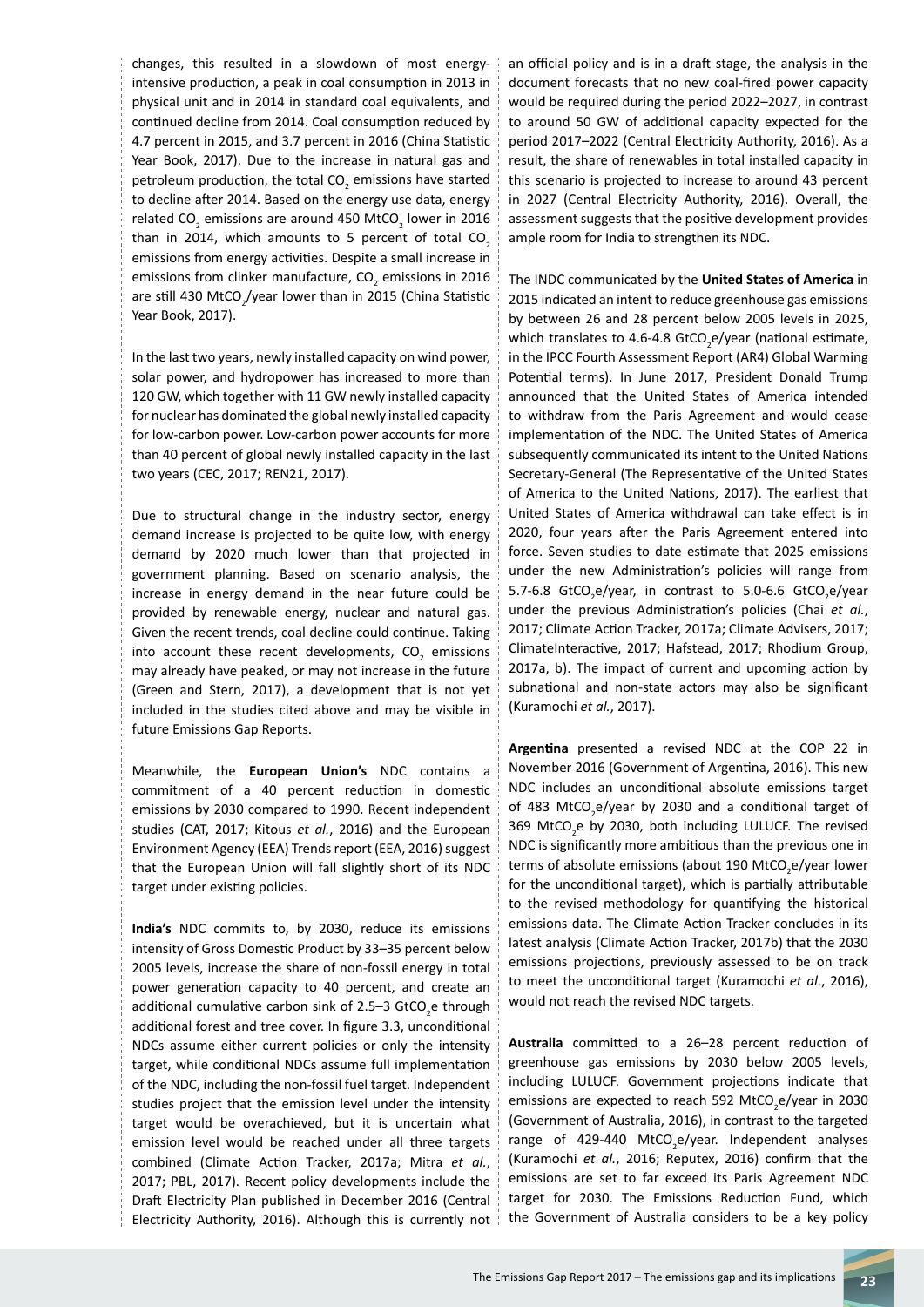measure to reduce emissions alongside other measures such as the National Energy Productivity Plan and targets for the reduction of hydrofluorocarbons (85 percent by 2036), does not set Australia on a path to meeting its targets.

**Brazil** has put forward an absolute emissions reduction target, committing to reduce emissions to 1.3 GtCO<sub>2</sub>e/year by 2025 and 1.2 GtCO<sub>2</sub>e/year by 2030, which is equivalent to 37 percent and 43 percent below 2005 emissions levels including LULUCF. Recent independent studies suggest current policy projections to be in line with the NDC targets (CAT, 2017; Kuramochi *et al.*, 2016; PBL, 2017). Uncertainty nevertheless remains about the future of emissions growth; for example, the LULUCF emissions reduced by 86 percent between 2005 and 2012 (Ministry of Science and Technology of Brazil, 2016), but recent data and analyses suggest that the decreasing trend on deforestation and the resulting emissions reductions have slowed down or even stopped (SEEG, 2017).

**Canada's** NDC commits to emissions reductions of 30 percent from the 2005 level by 2030. Government projections indicate that emissions are expected to reach 742 MtCO<sub>2</sub>e/year in 2030, in contrast to the targeted level of 523 MtCO<sub>2</sub>e/year (excluding LULUCF) (Environment and Climate Change Canada, 2017). Independent studies (Climate Action Tracker, 2017h; PBL, 2017) also agree that Canada will miss its NDC target under current policies by a large margin (610–820  $MtCO_2$ e/year compared to the NDC target of 510–580 MtCO<sub>2</sub>e/year in 2030).

**Indonesia's** NDC includes an unconditional target of 29 percent below BAU and a conditional 41 percent reduction below BAU with sufficient international support by 2030, both including LULUCF. The NDC includes emissions due to deforestation and peat land destruction, which are the country's largest sources of greenhouse gas emissions. Studies covered in figure 3.3 show that Indonesia is close to being on track to achieving its unconditional NDC, which is based on new independent analyses (CAT, 2017; Kuramochi *et al.*, 2016; PBL, 2017) that show a range of emission projections under current policies for 2030, although the upper end of the projection range is not expected to achieve the unconditional NDC target.

**Japan** aims to reduce its greenhouse gas emissions by 26 percent below 2013 levels by 2030 under its NDC. Recent analyses (CAT, 2017; PBL, 2017) show that the target could possibly be reached with currently implemented policies, although there is still a great deal of uncertainty regarding the future role of nuclear and coal power. It is worth noting that the government has started the process to formulate a new Basic Energy Plan, in which a revised future electricity mix target for 2030 and subsequent years would be laid out.

**Mexico** aims, in its NDC, to reduce its greenhouse gas emissions by between 22 percent (unconditional) and 36 percent (conditional) from BAU by 2030. Under its current policies, Mexico is not on track to meet its NDC target. Independent studies (Climate Action Tracker, 2017c; PBL, 2017) agree that Mexico will fall short of its unconditional NDC target (759 MtCO<sub>2</sub>e/year) by 20–160 MtCO<sub>2</sub>/year under its current policies.

**The Republic of Korea** committed under its NDC to reduce its greenhouse gas emissions by 37 percent below BAU by 2030. Recent independent analyses (CAT, 2017; PBL, 2017) indicated that the emissions projections under current policies would fall short of the NDC emission level. However, it should be noted that the new President Moon Jae-in recently announced that the Republic of Korea will reduce its dependency on coal-fired and nuclear power generation (Cheong Wa Dae, 2017; MOTIE-MOE-MOLIT, 2017), while increasing renewable electricity. No official government document has been published.

**Russia's** INDC aims to limit its greenhouse gas emissions to 70–75 percent of 1990 levels by 2030. Independent estimates on the INDC emission level vary significantly (2.4-2.7 GtCO<sub>2</sub>e/year including LULUCF), mainly due to different interpretations on the accounting of LULUCF emissions (Government of Russia, 2014). The emission levels under current policies projected by independent analyses are approximately 2.0–2.4 GtCO<sub>2</sub>e/year (including LULUCF) in 2030 and reach the lower end of Russia's INDC range (Kuramochi *et al.*, 2016). The latest current policies projections for 2030 excluding LULUCF by the Climate Action Tracker (Climate Action Tracker, 2017d) have been revised downward by 0.2-0.3 GtCO<sub>2</sub>e/year compared to the 2016 assessment. Our assessment suggests that there is ample room for Russia to strengthen its NDC.

**Saudi Arabia's** NDC aims to achieve mitigation co-benefits of up to 130 MtCO<sub>2</sub>e avoided annually by 2030 through actions and plans outlined to contribute to economic diversification and adaptation. The country has not yet defined a baseline, which the NDC states will be determined based on differently weighted combinations of two scenarios, which differ in terms of their assumptions on the allocation of oil: produced for either domestic consumption or export. Among independent studies, PBL Netherlands Environmental Assessment Agency and the European Commission's Joint Research Centre project that Saudi Arabia will achieve its NDC (Kitous *et al.*, 2017), whereas Climate Action Tracker projects it to miss the NDC target (Climate Action Tracker, 2017e).

**South Africa's** NDC consists of a peak, plateau and decline in the greenhouse gas emissions trajectory range, which gives a range of 398–614 MtCO<sub>2</sub>e/year between 2025 and 2030, reaching a peak between 2020 and 2025 and a plateau for the following decade, before starting to fall. All studies (Climate Action Tracker, 2017f; Kitous *et al.*, 2017; PBL, 2017) agree that South Africa will not achieve its NDC range under current policies by a margin of 50 MtCO<sub>2</sub>e/year to nearly 400 MtCO<sub>2</sub>e/year in 2030.

**Turkey's** NDC sets an economy-wide greenhouse gas emission reduction target of up to 21 percent below BAU in 2030. Among independent studies, PBL Netherlands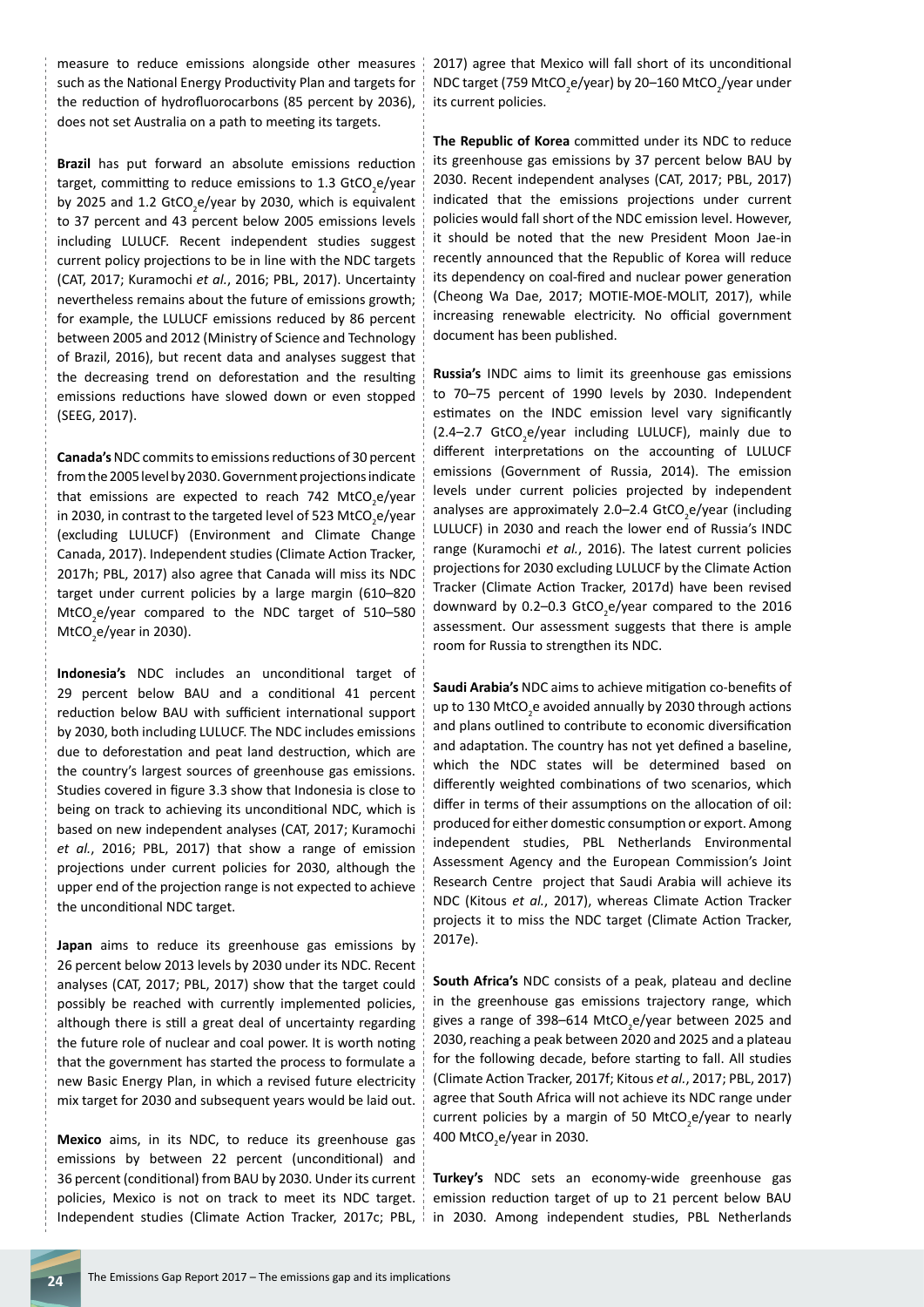Environmental Assessment Agency and the European Commission's Joint Research Centre project that Turkey will overachieve its NDC considerably by 370–410 MtCO<sub>2</sub>e/year (Kitous *et al.*, 2017; PBL, 2017; van Vuuren *et al.*, 2017; Vandyck *et al.*, 2016) while Climate Action Tracker projects it to miss the NDC target, based on the government projection (Climate Action Tracker, 2017g).

### **3.5 Subnational and non-state actions to narrow the gap**

In line with previous Emissions Gap Reports, this report finds that subnational and non-state actions could possibly make a significant contribution to narrowing the gap (figure 3.4). The aggregate impact of the initiatives could be in the order of a few GtCO<sub>2</sub>e in 2030 beyond the current NDCs, if the initiatives reach their stated goals and if these reductions do not displace actions elsewhere. Since the 2016 report, only updates on earlier studies (Compact of Mayors 2015; CDP and We Mean Business, 2016; The Climate Group, 2016; Graichen *et al.*, 2017), but no significantly new aggregation reports, have become available.

Analysis of the extent to which individual subnational and non-state actors or initiatives meet their stated objectives is still scarce. Chan *et al.* (2016) find that not all initiatives deliver on their promises. Graichen *et al.* (2017) provide a preliminary assessment of the actual emission reductions of an initiative compared to its potential. Based on such analysis, several studies (Graichen *et al.*, 2016; Michaelowa and Michaelowa, 2017) have identified criteria for initiatives to be effective:

- Permanent funding and secretarial support
- Inclusion of Non-Govermental Organizations in the design and implementation of the initiative
- Definition of mitigation targets including baseline
- Regular monitoring, reporting and verification

The process around and following the COP 21 in Paris in 2015 has brought about much higher recognition and institutionalization of the role of non-state actors in the intergovernmental climate change process. This process continued at COP 22 in Marrakech in 2016, where the Marrakech Partnership for Global Climate Action was

**Figure 3.4:** Illustration of the potential impact of international cooperative initiatives in 2030.



Note: The arrows showing the emission reductions potential start at different levels because the individual studies use different baselines (the last study explicitly estimated the impact additional to NDCs).